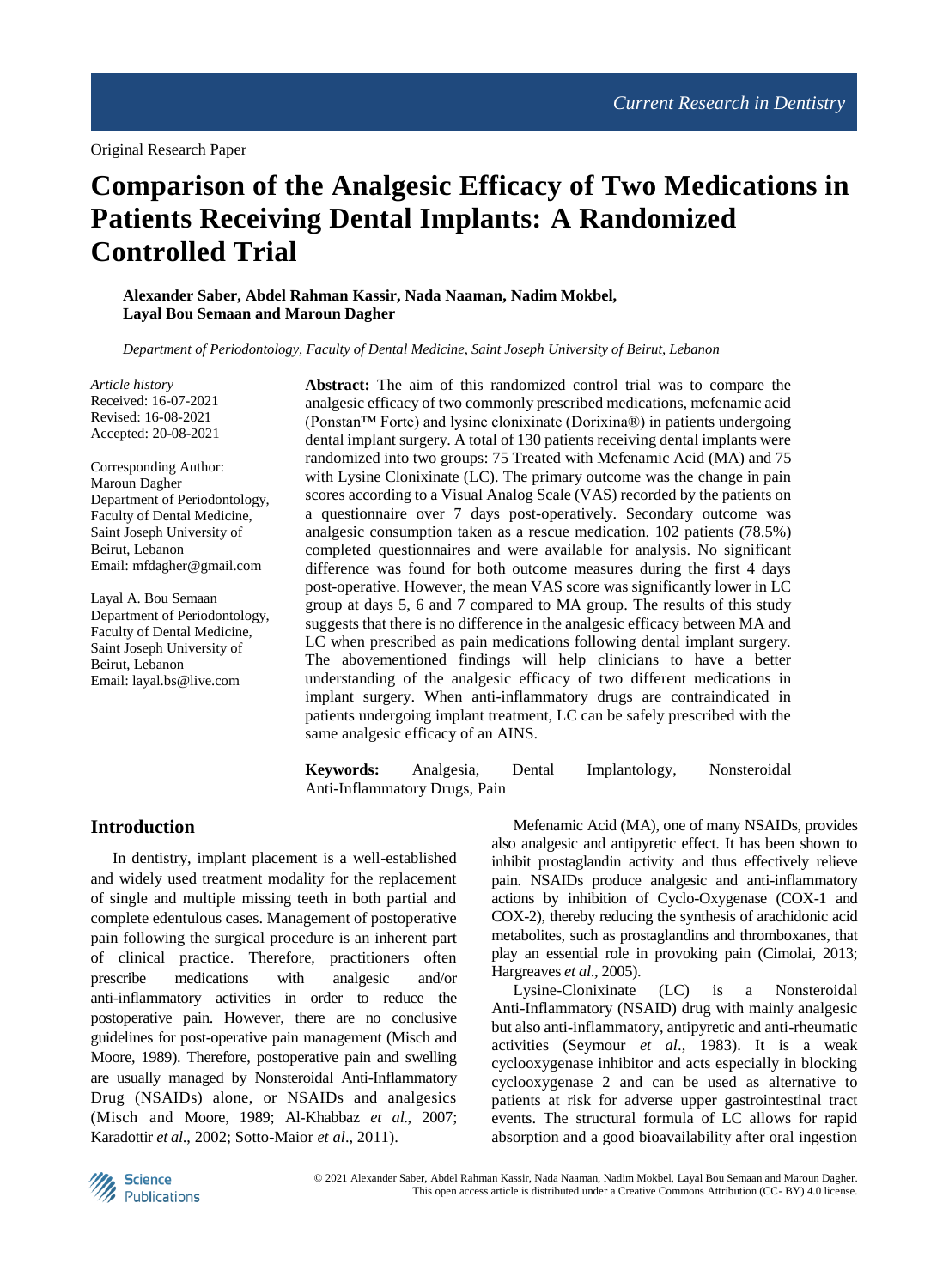(Santos *et al*., 2011; Krymchantowski *et al*., 2005; Eberhardt *et al*., 1995).

There is still some controversy regarding the best protocol to manage post-operative pain (Barasch *et al*., 2011). While several double-blind controlled clinical trials have proved the efficacy of LC compared to other standard medications in patients with pain of various etiology, no studies evaluated, to the best of our knowledge, the effect of LC in comparison to mefenamic acid after implant placement (Krymchantowski *et al*., 2005; Eberhardt *et al*., 1995; De los Santos *et al*., 1998a; 1998b).

The aim of this randomized controlled clinical trial was to compare the analgesic efficacy of two commonly prescribed medications, mefenamic acid (Ponstan™ Forte, MA) and lysine clonixinate (Dorixina®, LC) in patients undergoing dental implant surgery.

# **Materials and Methods**

### *Study Population*

Patients receiving from one to six dental implants at the periodontology department of the Faculty of Dental Medicine at the Saint Joseph University- Beirut, Lebanon between November 2014 and September 2015 were asked to participate in the study. Patients who had implant (s) placement concomitantly with a grafting surgery (e.g., bone grafting, sinus lift, gingival grafting) were excluded.

The study protocol complied with the requirements of the Declaration of Helsinki. Healthy patients, of either gender, aged between 18 and 80 years were included in this study. Any patient with the following condition was excluded: Local or systemic conditions that jeopardize implant therapy, allergy to any of the drug used in the study, hypertension, diabetes, gastro-intestinal complaints and intolerance to paracetamol.

All patients read and signed an informed consent form.

### *Surgical Procedure*

All the surgical procedures were performed by the residents in the periodontology department of the faculty under the supervision of the same practitioner.

# *Medications and Groups*

After each surgery, post-operative instructions were given to the patients by a single operator. At this step, a concealed envelope was opened to determine the allocation to one of the two medications groups: Lysine-Clonixinate (LC) or Mefenamic-Acid (MA). Accordingly, the consented patients received and were instructed to take the following medications:

- Groupe 1 (LC)
- Lysine-Clonixinate (Dorixina®, Roemmers, Argentina) 125 mg, 2 tablets three times a day for 3 days.
- One tablet of Paracetamol 1000 mg (if required) taken as "rescue medication"
- Amoxicillin 1g every 12 h or Clindamycin 600 mg every 12 h (in case of allergy to penicillin) for 7 days.
- Group 2 (MA)
- Mefenamic-acid (Ponstan™ Forte, Parke-Davis, Lebanon) 500 mg, 1 tablet three times a day for 3 days.
- One tablet of Paracetamol 1000 mg (if required) taken as "rescue medication"
- Amoxicillin 1g every 12 h or Clindamycin 600 mg every 12 h (in case of allergy to penicillin) for 7 days

### *Data Collection*

All patients were asked to document and record the following data:

- The assessment of efficacy (intensity of pain) using a 100-mM Visual Analog Scale (VAS) (Fig. 1) with "0" being equivalent to "none" and "10" being equivalent to "very severe" pain three times per day for 7 days following the surgery
- The number and exact timing of Paracetamol tablets consumed each day for three days post-operation

Data were collected from the patients one week after the surgery at sutures removal. Patients who did not follow the instructed data collection protocol were eliminated from the study. The primary outcome measure was the change in pain scores, as measured by the visual analogue scale, over the post-operative days 1-7 in the Group 1 and 2. Additional analysis was performed on the analgesia consumption and timing between the two groups.



### **Fig. 1**: Representation of the Visual analog scale (VAS) used by the patient

#### *Statistical Analysis*

Statistical analyses were performed using SPSS for Windows version 16.0. The alpha error was set at 0.05. The Kolmogorov-Smirnov tests were used to assess the normality of the distribution of each variable. The student t tests and the Mann Whitney tests were used for continuous variables. The Chi square test and the Fisher Exact test were used for categorical variables.

The comparison of the mean VAS score (8 am; 2 pm; 8 pm) among groups (Dorixina v/s Ponstan F) within time (days 1 to 7) was performed using repeated measure analysis of variance followed by univariate analyses and Bonferroni multiple comparisons.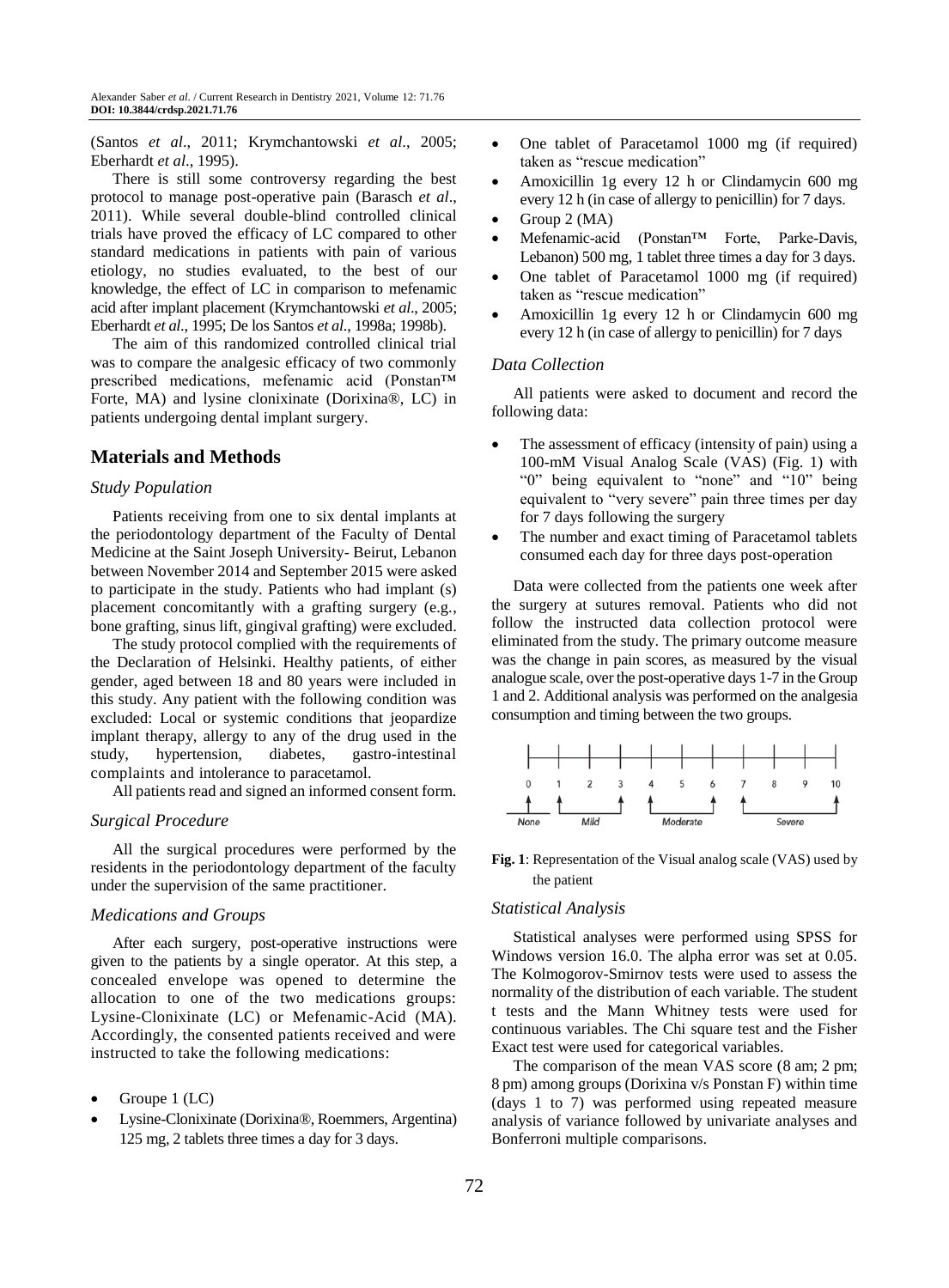## **Results**

A total of 130 eligible patients participated to the study. Twenty-eight patients (14 from each group) were excluded due to lack of compliance. The remaining 102 patients, between the ages of 22 and 76, were included in this double-blind Randomized Controlled Trial (RCT).

#### *Comparability Between Treatment Groups*

206 implants were placed (106 implants in group 1 and 100 implants in group 2). The mean number of implants' distribution was not significantly different between the two groups (p-value  $= 0.745$ ) Table 1.

# *Comparison of VAS Score at Different Days Between Groups*

The mean VAS decreased significantly with time in participants treated with LC (p-value  $\langle 0.0001 \rangle$ ) and MA  $(p-value < 0.0001)$ .

No significant difference was found between the two groups at day 1 (p-value =  $0.644$ ), day 2 (p-value =  $0.988$ ), day 3 (p-value =  $0.484$ ) and day 4 (p-value = 0.195). However, the mean VAS score was significantly lower in group 1 at day 5 (p-value =  $0.018$ ), day 6 (p-value =  $0.025$ ) and day 7 (p-value  $= 0.027$ ) when compared to group 2 (Fig. 2) and (Table 2).

# *Comparison of Rescue Medication at Different Days Between the Two Groups*

Over the study period, 41.2% of participants in group 1 and 39.2% of participants in the group 2 used rescue medication. No significant difference was found between both group (p-value  $= 0.840$ ) Table 3.



**Fig. 2:** Mean VAS scores per group for 7 days. (LC: Lysine clonixinate; MA: Mefenamic acid)

**Table 1:** Distribution of implants placed per group (LC: Lysine clonixinate; MA:

|                   | Mefenamic acid) |              |              |
|-------------------|-----------------|--------------|--------------|
| Groups Number     | LC              | MA           |              |
| of implants       | $n = 51$        | $n = 51$     | Total        |
| 1 implant         | 16(31.4%)       | 19(37.3%)    | 35(34.3%)    |
| 2 implants        | 21(41.2%)       | $20(39.2\%)$ | $41(40.2\%)$ |
| 3 implants        | 10(19.6%)       | 7(13.7%)     | 17(16.7%)    |
| 4 <i>implants</i> | $3(5.9\%)$      | $5(9.8\%)$   | $8(7.8\%)$   |
| 6 implants        | $1(2.0\%)$      | $0(.0\%)$    | $1(1.0\%)$   |
| Total of          |                 |              | Sig. a       |
| Implants          | 106             | 100          | 0.745        |

| <b>Table 2:</b> Comparison of the VAS scores from Day 1 to Day |  |
|----------------------------------------------------------------|--|
| 7 between the two groups (LC: lysine clonixinate;              |  |
| MA: mefenamic acid)                                            |  |

| MA. MEICHAMIC aciu) |                  |       |  |  |  |
|---------------------|------------------|-------|--|--|--|
| $LC(n = 51)$        | $MA (n = 51)$    | Sig.  |  |  |  |
| $1.73 \pm 1.361$    | $1.88 \pm 1.996$ | 0.644 |  |  |  |
| $1.77 \pm 2.036$    | $1.76 \pm 2.286$ | 0.988 |  |  |  |
| $1.14 \pm 1.959$    | $1.44 \pm 2.343$ | 0.484 |  |  |  |
| $0.76 \pm 1.531$    | $1.23 \pm 2.030$ | 0.195 |  |  |  |
| $0.43 \pm 1.204$    | $1.24 + 2.073$   | 0.018 |  |  |  |
| $0.37 \pm 1.162$    | $1.11 \pm 2.012$ | 0.025 |  |  |  |
| $0.26 \pm 0.998$    | $.88 \pm 1.684$  | 0.027 |  |  |  |
| < 0.0001            | < 0.0001         |       |  |  |  |
|                     |                  |       |  |  |  |

|  | <b>Table 3:</b> Comparison of rescue medication between the two |
|--|-----------------------------------------------------------------|
|  | groups (LC: lysine clonixinate; MA: mefenamic acid).            |
|  | Groups                                                          |

|        |     | LC           | MA           |        |
|--------|-----|--------------|--------------|--------|
|        |     | $n = 51$     | $n = 51$     | Sig.   |
|        | Yes | $21(41.2\%)$ | $20(39.2\%)$ | 0.840  |
| Rescue |     |              |              | Chi    |
|        |     |              |              | Square |
| Med    | No  | $30(58.8\%)$ | $31(60.8\%)$ | test   |

### **Discussion**

The present randomized controlled trial presented herein comparing the analgesic efficacy of Mefenamic acid versus Lysine clonixinate showed no significant difference between both medications in patients treated with one to multiple implant placement. In fact, the pain scores (as measured objectively by visual analogue scores) and analgesic consumption (using a rescue medication) were statistically insignificant when prescribing randomly one of the two medications to a hundred and two patients receiving one to six dental implants.

Over the study period, only 41.2% of participants in group 1 and 39.2% of participants in the group 2 used rescue medication with no statistically significant difference between both groups. This means that approximately 60% of the patients did not use any rescue medication to control their pain after the placement of even multiple implants and only kept using the main medication prescribed (LC or MA). This proves the efficacy of both medications to control pain when used in dental implant placement since a rescue medication is only used by the patients when the pain is not controlled and persists even after the use of the main medication.

The mean VAS score reached the highest level eight hours after the implant surgery for both group 1  $(VAS = 2.86)$  and group 2  $(VAS = 3.00)$  and decreased progressively during the subsequent days. In fact, pain scores decreased significantly (p-value<0-0001) after the second day in participants treated with Lysine clonixinate (VAS  $\langle 1.18 \rangle$ ) and Mefenamic acid (VAS  $\langle 1.61 \rangle$ ). This is in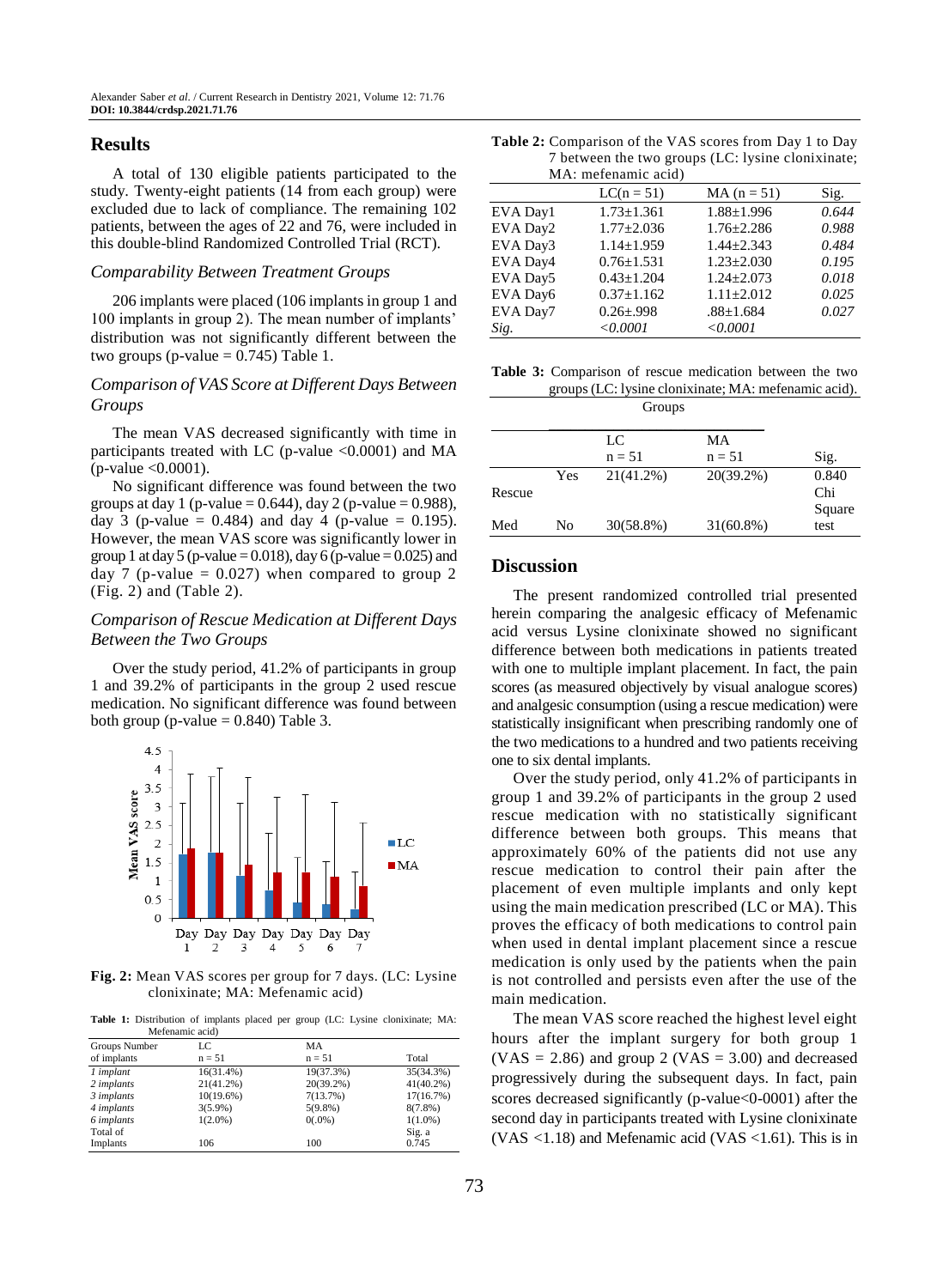accordance with previous studies in which the maximum pain levels reported were at their highest 8 to 24 h post-operatively and then decreased significantly after the first two-days of implant placement (González-Santana *et al*., 2005; Muller and Calvo, 2001; Olmedo-Gaya *et al*., 2002; Noronha *et al*., 2009; Hashem *et al*., 2006).

Interestingly, while no significant difference was found between Lysine clonixinate and Mefenamic acid the first 3 days post-operatively, the mean VAS score was significantly lower in Lysine clonixinate group at days 5, 6 and 7 (-p-value = 0.018, 0.025 and 0.027 respectively) compared to Mefenamic acid group. While this finding can be hardly explained, it may speculate longer analgesic efficacy when using Lysine clonixinate in patients receiving dental implants. However, it is difficult to definitely correlate these results to the inherent properties of Lysine clonixinate. Further studies using Lysine clonixinate are needed in order to confirm this outcome.

It is also important to note that although 26 patients (25.5%) out of 102 received more than 3 implants, they reported only mild VAS scores, showing that patients receiving multiple dental implants might not perceive high degree of pain especially when adequate medications are prescribed. This observation is in agreement with previous reports that found that implant placement is generally a mild to moderately painful procedure with no major postoperative symptoms (Al‐Khabbaz *et al*., 2007; Muller and Calvo, 2001; Hashem *et al*., 2006).

The performance of the surgeries by the residents in the periodontology department instead of a single practitioner with more expertise can constitute a drawback of this study. However, the authors wanted to include as many surgeries as possible for a more powerful statistics and thus a better outcome assessment. Moreover, the exclusion of patients who had implant (s) placement concomitantly with a grafting surgery (e.g., bone grafting, sinus lift, gingival grafting) can be a limitation of this study since most of implant cases include an extra procedure in order to correct or enhance the bony and/or gingival compartment around the implants. It would be interesting to test and compare the efficacy of the two medications used in this study in heavier surgeries that include bone grafting and sinus lifting simultaneously to implant placement.

To the best of the author's knowledge, this is the first study comparing Lysine clonixinate to Mefenamic acid in the management of post-operative pain in implant surgery. Considering the scarcity of studies with Lysine clonixinate in Dentistry, our study aimed at evaluating and comparing its analgesic efficacy with a commonly prescribed NSAID. In fact, inherent properties of LC render it attractive to use in oral surgery. Orally administered, Lysine clonixinate has excellent biological tolerance and low incidence of side effects in the treatment of painful syndromes, such as renal pain, neurogenic pain, muscle pain, tooth pain and migraine (Krymchantowski *et al*., 2005; Noronha *et al*., 2009; Krymchantowski *et al*., 2001; Gonzalez-Martin *et al*., 1996; Amorim *et al*., 2012; Marti *et al*., 1993). Since it is a weak cyclooxygenase inhibitor and acts especially in blocking cyclooxygenase 2 it can be used as alternative to NSAID in patients with a risk of adverse upper gastrointestinal tract events thus eliminating the risk of complications (bleeding, perforation or pain) (Santos *et al*., 2011; Klasser and Epstein, 2005). Thus, Lysine clonixinate could be recommended as a useful pharmacological alternative to NSAID for the management of postsurgical pain after one to multiple implant placement. Further studies with a bigger population and including surgeries of implant placement with bone grafting and/or sinus lifting would be interesting to confirm the findings of this study and the efficacy of Lysine clonixinate as a replacement of NSAID. Such findings could be very beneficial to patients that develop complications when using NSAID for pain management after dental surgeries.

# **Conclusion**

The results of this study suggests that LC and MA are both efficient in reducing pain as measured by the Visual Analog Scale (VAS) scores following dental implant surgery. However, no difference in pain scores was found between them in the first 4 days. Interestingly, mean VAS scores were lower in LC group at day 5, 6 and 7 compared to MA.

# **Acknowledgement**

All authors declare no conflict of interest with respect to authorship and publication of the article.

# **Author's Contributions**

**Alexander Saber:** Wrote the protocol, participated in the experiment and data collection.

**Abdel Rahman Kassir and Layal Bou Semaan:** Wrote the manuscript.

**Nada Naaman and Nadim Mokbel:** Read the protocol and the article manuscript.

**Maroun Dagher:** Wrote the protocol and the manuscript, participated to the experiment and data collection.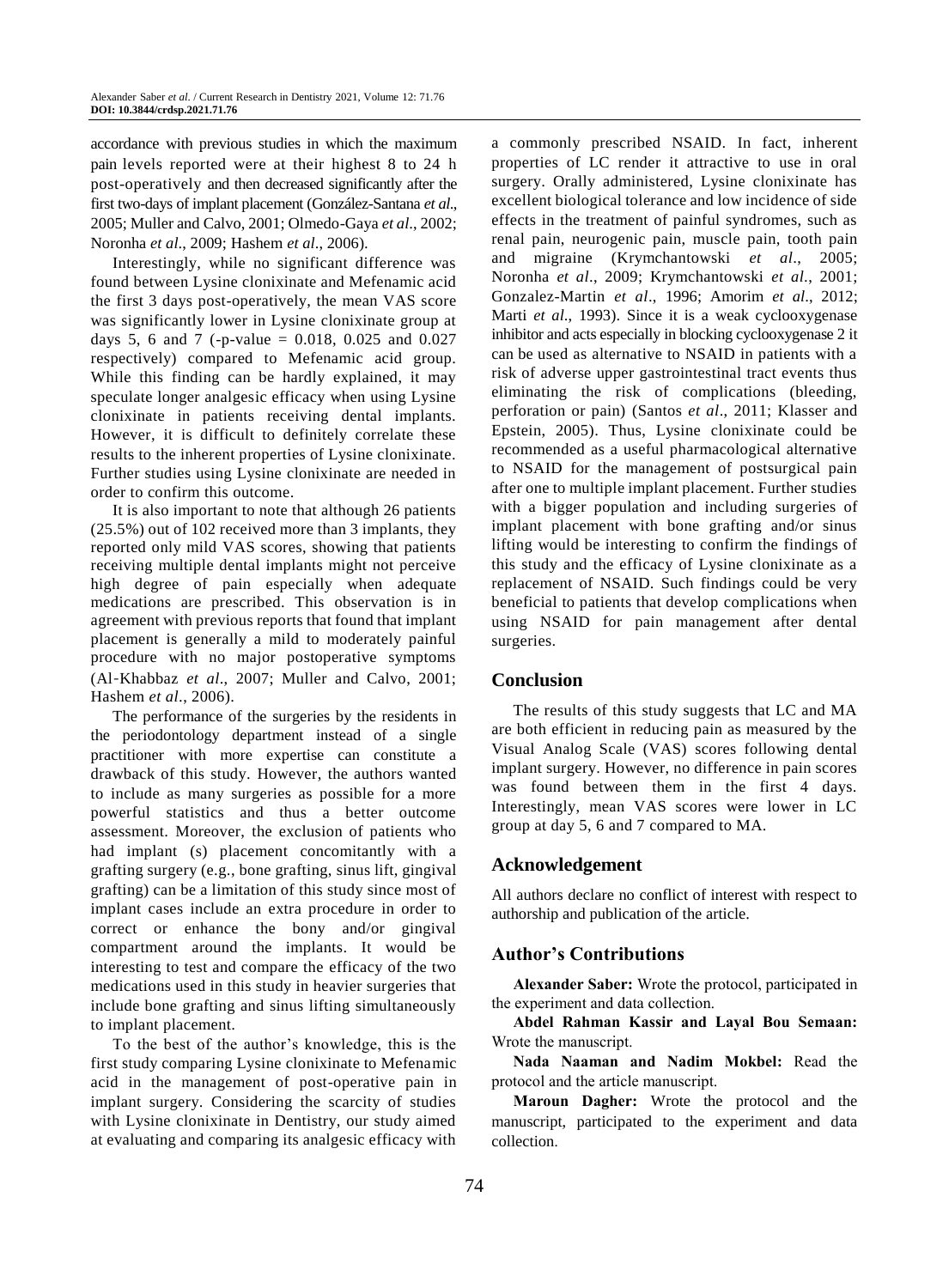# **Ethics**

This article is original and contains unpublished material. The corresponding author confirms that all of the other authors have read and approved the manuscript and no ethical issues involved

# **References**

- Al‐Khabbaz, A. K., Griffin, T. J., & Al‐Shammari, K. F. (2007). Assessment of pain associated with the surgical placement of dental implants. Journal of periodontology, 78(2), 239-246. doi.org/10.1902/jop.2007.060032
- Amorim, K. D. S., Ayres, L. C. G., Cunha, R. S. D., Souza, L. M. D. A., Paixao, M. S., & Groppo, F. (2012). Comparison between lysine and paracetamol for post tooth extraction pain control. Revista Dor, 13, 356-359. https://www.scielo.br/j/rdor/a/B5PW9w36zsSDhTR LdSWznXN/abstract/?lang=en
- Barasch, A., Safford, M. M., McNeal, S. F., Robinson, M., Grant, V. S., & Gilbert, G. H. (2011). Patterns of postoperative pain medication prescribing after invasive dental procedures. Special Care in Dentistry, 31(2), 53-57.

doi.org/10.1111/j.1754-4505.2011.00181.x

- Cimolai, N. (2013). The potential and promise of mefenamic acid. Expert review of clinical pharmacology, 6(3), 289-305. doi.org/10.1586/ecp.13.15
- De los Santos, A. R., Di Girolamo, G., & Marti, M. L. (1998a). Efficacy and tolerance of lysine clonixinate versus paracetamol/codeine following inguinal hernioplasty. International journal of tissue reactions, 20(2), 71-81.
- <https://europepmc.org/article/med/9638504> De los Santos, A. R., Marti, M. I., Espinosa, D., Di Girolamo,
- G., Vinacur, J. C., & Casadei, A. (1998b). Lysine clonixinate vs. paracetamol/codeine in postepisiotomy pain. Acta physiologica, pharmacologica et therapeutica latinoamericana: organo de la Asociacion Latinoamericana de Ciencias Fisiologicas y [de] la Asociacion Latinoamericana de Farmacologia, 48(1), 52-58.<https://europepmc.org/article/med/9504193>
- Eberhardt, R., Zwingers, T., Gerbershagen, H. U., & Nagyivanyi, P. (1995). Analgesic efficacy and tolerability of lysine-clonixinate versus ibuprofen in patients with gonarthrosis. Current therapeutic research, 56(6), 573-580.

doi.org/10.1016/0011-393X(95)85049-X11

Gonzalez-Martin, G., Cattan, C., & Zuniga, S. (1996). Pharmacokinetics of lysine clonixinate in children in postoperative care. International journal of clinical pharmacology and therapeutics, 34(9), 396-399. <https://europepmc.org/article/med/8880290>

González-Santana, H., Peñarrocha-Diago, M., Guarinos-Carbó, J., & Balaguer-Martínez, J. (2005). Pain and inflammation in 41 patients following the placement of 131 dental implants. Medicina oral, patologia oral y cirugia bucal, 10(3), 258-263.

<https://europepmc.org/article/med/15876971>

- Hargreaves, K., & Abbott, P. V. (2005). Drugs for pain management in dentistry. Australian dental journal, 50, S14-S22. doi.org/10.1111/j.1834- 7819.2005.tb00378.x
- Hashem, A. A., Claffey, N. M., & O'Connell, B. (2006). Pain and anxiety following the placement of dental implants. International Journal of Oral and Maxillofacial Implants, 21(6).
- Karadottir, H., Lenoir, L., Barbierato, B., Bogle, M., Riggs, M., Sigurdsson, T., ... & Egelberg, J. (2002). Pain experienced by patients during periodontal maintenance treatment. Journal of periodontology, 73(5), 536-542. doi.org/10.1902/jop.2002.73.5.536
- Klasser, G. D., & Epstein, J. (2005). Nonsteroidal antiinflammatory drugs: Confusion, controversy and dental implications. Journal of the Canadian Dental Association, 71(8).

<https://www.cda-adc.ca/jcda/vol-71/issue-8/575.pdf>

- Krymchantowski, A. V., Barbosa, J. S., Cheim, C., & Alves, L. A. (2001). Oral lysine clonixinate in the acute treatment of migraine: A double-blind placebocontrolled study. Arquivos de neuro-psiquiatria, 59, 46-49. doi.org/10.1590/S0004-282X2001000100010
- Krymchantowski, A. V., Peixoto, P., Higashi, R., Silva Jr, A., & Schutz, V. (2005). Lysine clonixinate vs naproxen sodium for the acute treatment of migraine: a double-blind, randomized, crossover study. Medscape General Medicine, 7(4), 69. [https://www.ncbi.nlm.nih.gov/pmc/articles/PMC1](https://www.ncbi.nlm.nih.gov/pmc/articles/PMC1681714/) [681714/](https://www.ncbi.nlm.nih.gov/pmc/articles/PMC1681714/)
- Marti, M. L., De los Santos, A. R., Di Girolamo, G., Gil, M., Manero, E. O., & Fraga, C. (1993). Lysine clonixinate in minor dental surgery: double-blind randomized parallel study versus paracetamol. International journal of tissue reactions, 15(5), 207-213. <https://europepmc.org/article/med/8077090>
- Misch, C. E., & Moore, P. (1989). Steroids and the reduction of pain, edema and dysfunction in implant dentistry. The International journal of oral implantology: Implantologist, 6(1), 27-31. doi.org/10.1038/sj.bdj.2014.702.
- Muller, E., & Calvo, M. D. P. R. (2001). Pain and Dental Implantology: Sensory Quantification and Affective Aspects.: Part I: At the Private Dental Office. Implant dentistry, 10(1), 14-22. [https://journals.lww.com/implantdent/Fulltext/2001/](https://journals.lww.com/implantdent/Fulltext/2001/01000/Pain_and_Dental_Implantology__Sensory.7.aspx)

01000/Pain and Dental Implantology Sensory.7. [aspx](https://journals.lww.com/implantdent/Fulltext/2001/01000/Pain_and_Dental_Implantology__Sensory.7.aspx)